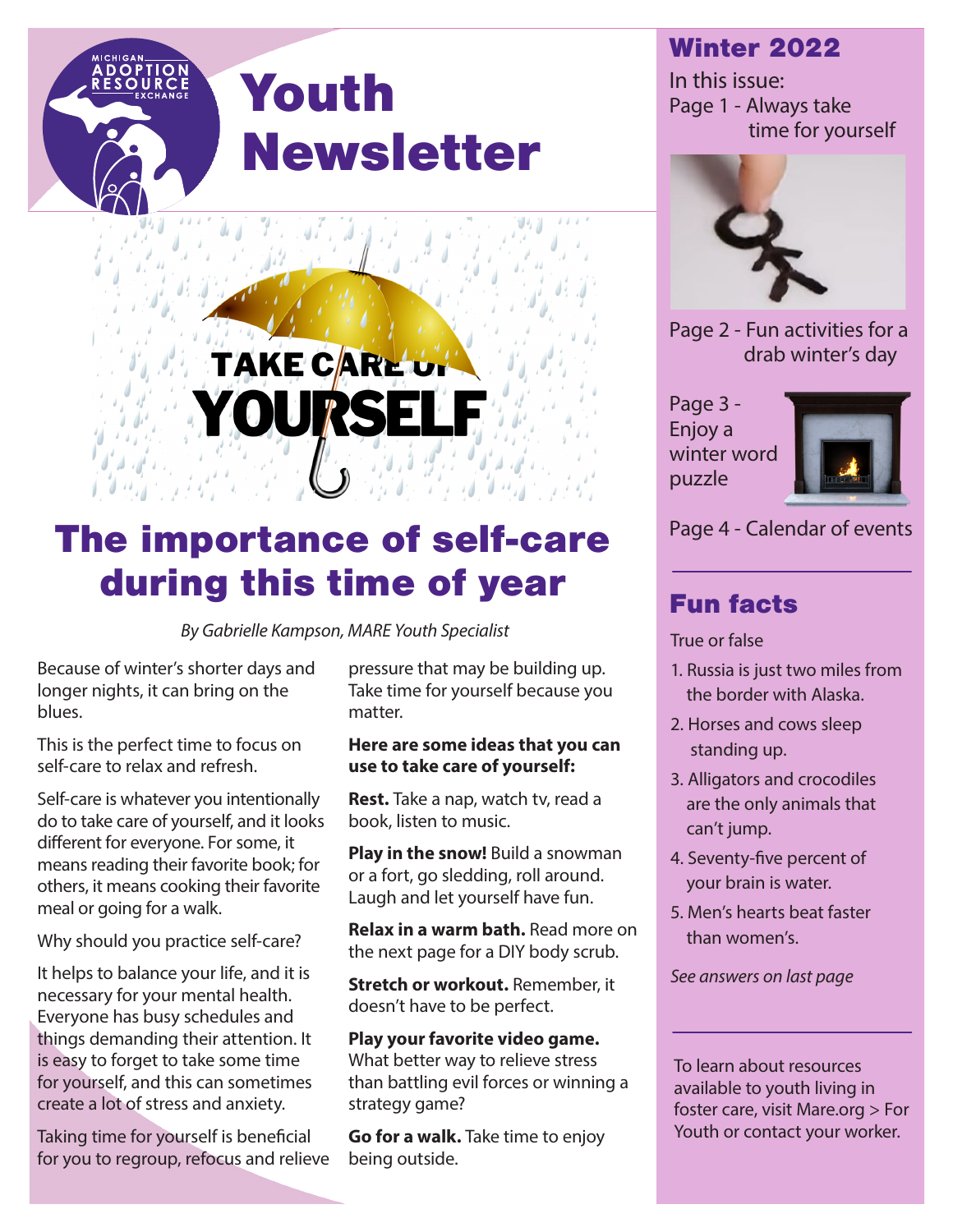**Bake**. Decorate yummy treats for yourself or to share.

**Start a new hobby.** Get to that thing you've been wanting to do for a long time.

**Journal.** This helps to get some thoughts out of your head.

**Clean and declutter your space.** 

Having a clean space to live and work in can help you focus on what you need to.

## Fun diversions for a dull winter's day!



#### **Floating Stick Figure Experiment**

This experiment is really easy to do. According to British YouTuber Steve Mould, the ink in dry erase markers cannot be dissolved by liquid and it is less dense than water. Because of these qualities, the ink then becomes buoyant, or light enough to float on the surface of the water. Watch the video by Steve Mould to see how it works by searching for "Floating stick man explained" on YouTube.com.

What you need:

**Water** 

Dry erase marker

Glass or ceramic plate

Directions:

- 1. Using your dry erase marker, draw your stick figure on the plate
- 2. Carefully pour water onto the plate
- 3. Watch your drawing float and move around the plate. You can use your finger or you can carefully lift the sides of the plate to make it move.

#### **Brown Sugar Body Scrub DIY**

Take care of yourself with this do-it-yourself brown sugar body scrub. This scrub is used as an exfoliator. An exfoliator helps to remove dead skin cells and keep your skin healthy and it is recommended to use 2-3 times a week depending on how sensitive your skin is. You will get sticky with this scrub, so make sure to wash it off completely when you are done.

What you need:

½ cup of brown sugar

½ cup of oil (some examples are coconut, jojoba, olive, almond, grapeseed)

Essential oils (optional)

Mixing bowl

Spoon

Sealed container to store it

Directions:

- 1. Combine brown sugar and oil into a mixing bowl
- 2. Mix together thoroughly. You can add more sugar or oil to get the consistency you want. Tip: too much oil will make it too soupy, and too much sugar will make it crumbly and hard to use.
- 3. Add one or two drops of essential oil if you want and mix again
- 4. When you are happy with the consistency and smell, put it into a container to store it

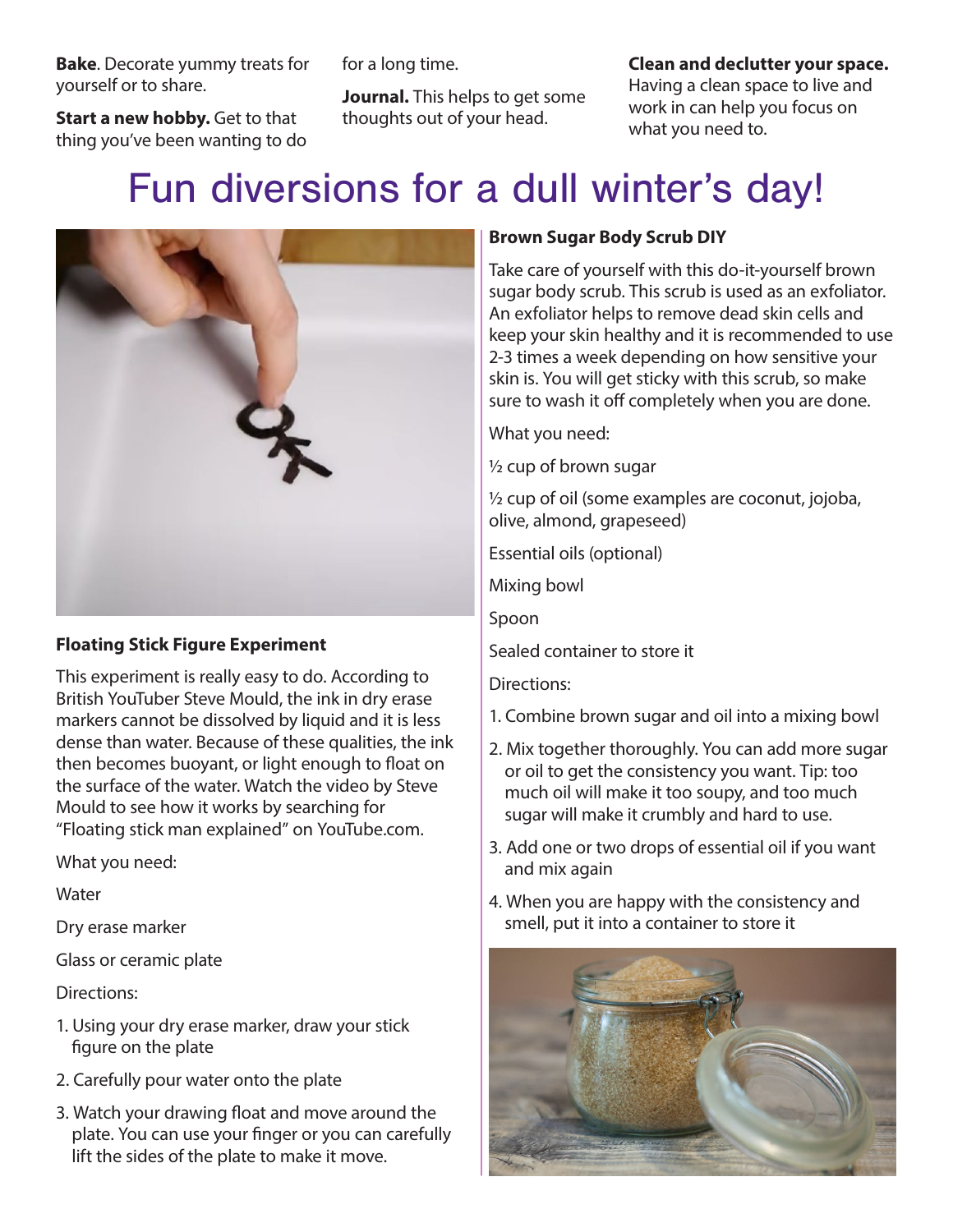### Winter Word Search

f mm d k o s s b v p h k n s ee i xeeynos j o i bn baoctc i oo l ctc i o r s r j egewt eoc i cw u s l ma s l ms d l h c e b acneunkobbdo l fa r a so i f u a v e w c e y r c kwg f a t e r obs l s f oxq f hs r es l l hw naaryz I bbyuai o q t y h y g a e y m t z n n wm i t t e n s k l z e z g t mf i rep l ace l va f e a j nkshove l f srzr nsrqfpav j kktdt z

hot chocolate sleigh bells ice fishing fireplace snowflake december earmuffs snowball ice skate snowman icicle winter gloves january shovel scarf cold coat sled blizzard

february mittens boots snow

*Answers appear on next page*



 Build your own custom worksheet at education.com/worksheet-generator © 2007 - 2021 Education.com